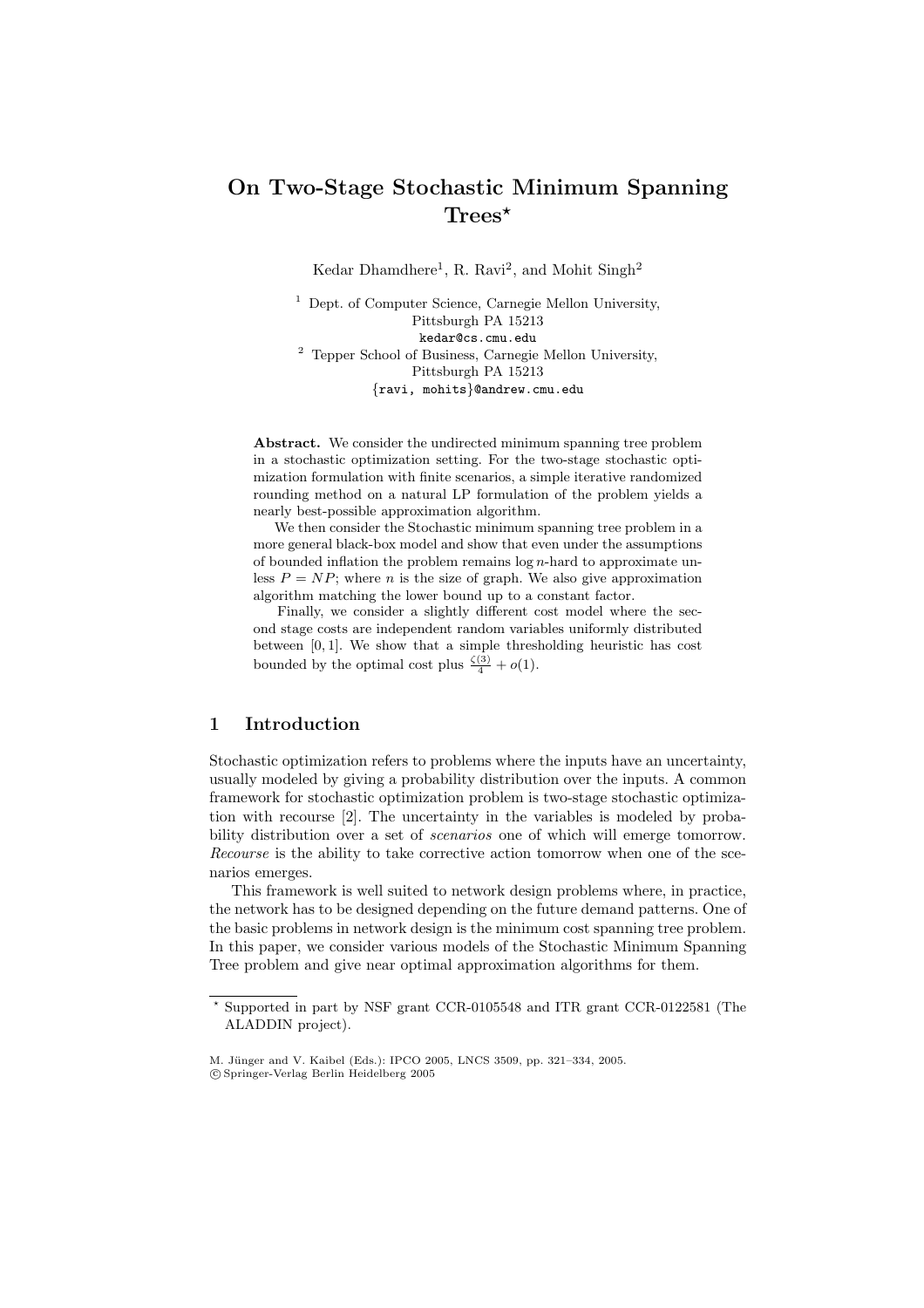*Related Work.* Stochastic Programming is well studied field with vast literature [16]. Recently, there has been work in designing approximation algorithm for the problems  $[6, 7, 9, 12, 15]$ .

The models considered here are usually the two stage stochastic optimization with recourse. However, the variables in each scenario are correlated; e.g., in the netw[ork](#page-11-0) design problems considered by [6, 7, 9, 12], the costs of all edges in each scenario increases [b](#page-10-1)[y](#page-10-2) [th](#page-10-3)[e sa](#page-10-4)[me](#page-11-1) factor.

In [15], Shmoys et al consider the problem of Stochastic set-cover and show how a  $\rho$ -approximation for the deterministic version of the problem can be used to obtain a  $2\rho$ -approximation to the Sto[ch](#page-10-1)[as](#page-10-2)[tic](#page-10-3) [ver](#page-10-4)sion of the set-cover problem. Although, the spanning tree problem can be formulated as a set cover problem (see S[ecti](#page-11-1)on 3), the techniques of [15] do not yield a solution as the set cover problem is exponential in size. Also, the deterministic spanning tree problem when formulated as a set cover problem has a integrality gap of 2 while stochastic version of the problem is  $O(\log n)$ -hard to approximate unless  $P = NP$ . Hence, it is unlikel[y t](#page-3-0)hat techniques disc[usse](#page-11-1)d in [15] will be applicable to Stochastic MST problem.

#### **2 Models and Our Results**

#### **2.1 Stochastic MST with Explicit Scenarios**

A popular formulation for stochastic optimization problems explicitly lists the finite set of scenarios which can occur tomorrow. The stochastic version of the minimum spanning tree problem under this model can be stated as follows: In the first stage we are given a complete graph  $G = (V, E)$  on n nodes and a nonnegative cost function  $c^0$  on edges. In the second stage we have k scenarios and probabilities  $p^i$ ,  $1 \leq i \leq k$  of their occurrences. Each scenario has a different cost function  $c^i$  on the edges. The problem is select a subset of edges  $E^0$  in the first stage and then augment it with  $E^i$  in the  $i^{th}$  scenario to obtain a spanning tree in each of the  $k$  scenarios. The objective function to minimize is the expected cost of the edges chosen. Note that, this cost is  $c^0(E^0) + \sum_{i=1}^k p^i c^i(E^i)$ . Observe that in this model the costs of the edges in any scenario need not be correlated. Although, the deterministic version of the problem has linear-time randomized algorithm [10], the stochastic version of this problem is hard. It has been shown in [3, 5] that the problem is hard to approximate within a factor of min $\log n$ ,  $log k$ , by a reduction from set-cover.

<span id="page-1-0"></span>We give the following result for this model:

**Theorem [1.](#page-10-5)** *There exists a polynomial time randomized algorithm which retur[ns](#page-10-6)* [a](#page-10-7) solution of expected cost  $O((\log n + \log k) \cdot \text{OPT})$  with high probability, *where* OPT *is the cost of the optimum solution of the Stochastic spanning tree* problem on graph  $G = (V, E)$ ,  $|V| = n$  with k scenarios. The running time is *polynomial in* k *and* n*.*

Observe that, when  $k = poly(n)$  our algorithm gives the best approximation up to a constant factor.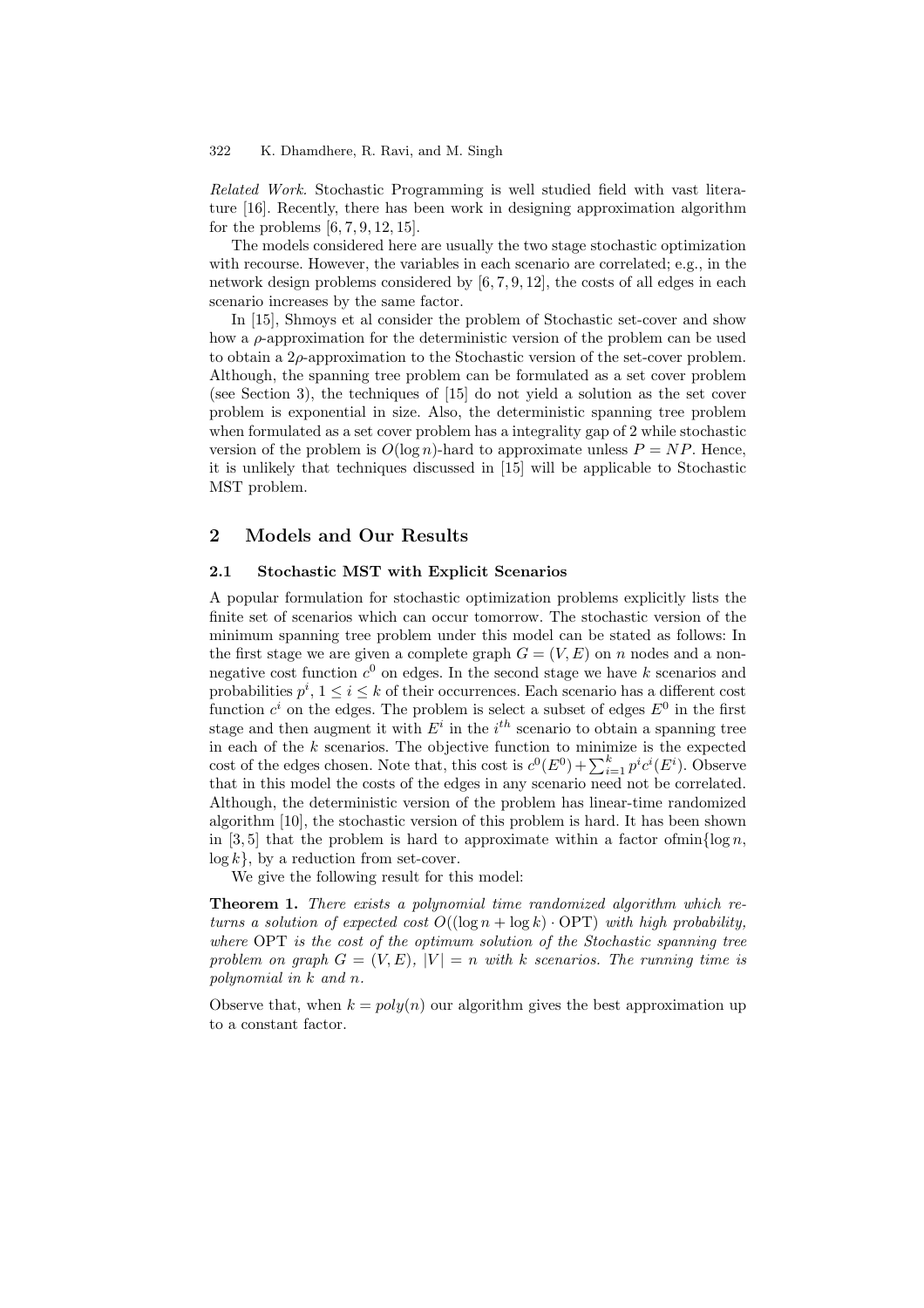We formulate a simple linear program for the stochastic spanning tree problem. We then use an optimal fractional solution to randomly round each edge. The techniques used for proving Theorem 1 are adapted from Alon[1].

#### **2.2 Stochastic MST in the Black-Box Model**

In this model, the scenarios are not [st](#page-1-0)ated explicitly but we [ha](#page-10-8)ve access to a Black-box from which we can sample the second stage scenarios. The samples are drawn from the same probability distribution as the second stage scenarios. Let  $\lambda = max_{1 \leq i \leq k, e \in E} \{ \frac{c_e^i}{c_e^0}, \frac{c_e^0}{c_e^i} \}$  denote the maximum cost inflation factor. We show that even when  $\lambda$  is polynomial in  $n = |V(G)|$  the problem is hard to approximate.

**Theorem 2.** *Stochastic Spanning Tree problem on a graph*  $G = (V, E)$  *with*  $n = |V(G)|$  with inflation  $\lambda$  is  $O(\log n)$ -hard to approximate unless  $P = NP$ *even when*  $\lambda = poly(n)$ *.* 

<span id="page-2-0"></span>We then give an approximation algorithm matching the lower bound proved in Theorem 2.

**Theorem 3.** *Given an instance of Stochastic Spanning Tree problem in the Black-box model with inflation factor* λ*, there exists a randomized algorithm which returns a solution of expected cost*  $O((\log n + \log \lambda) \cdot \text{OPT})$  *with high probability, whe[re](#page-2-0)* OPT *is the cost of the optimum solution. The running time of the algorithm is polynomial in* n *and*  $\lambda$ .

Hence, if  $\lambda = p(n)$  for some polynomial  $p(n)$ , we get an approximation algorithm optimal up to a constant factor. We reduce the Stochastic MST problem in the black-box model to the Stochastic MST with explicit scenarios by sampling  $k = poly(n, \lambda)$  times and using these scenarios in the new problem constructed. We show that solving the Stochastic MST problem with these explicit scenarios gives a good solution to Stochastic MST problem in the Black-box model as well.

#### **2.3 Stochastic MST with Independent Random Costs**

A well-studied problem is to determine the cost of the minimum spanning tree of a complete graph when the edge costs are independent random variables uniformly distributed in [0, 1]. A classic result of Frieze [4] shows that the expected cost of the minimum spanning tree is  $\zeta(3) + o(1)$ . A natural stochastic version of the problem can be formulated when first-stage costs are given by a cost function  $c^0$  and second-stage costs are independent random variables uniformly distributed between [0, 1].

For this model, we analyze a thresholding heuristic. The thresholding heuristic with threshold  $\alpha$  consists of excluding all edges with cost more than  $\alpha$  in the first stage and constructing a minimum spanning tree over each of the resulting components. These components are then optimally joined in the second stage. We show that a thresholding heuristic gives a solution within  $\frac{\zeta(3)}{4} + o(1)$  of the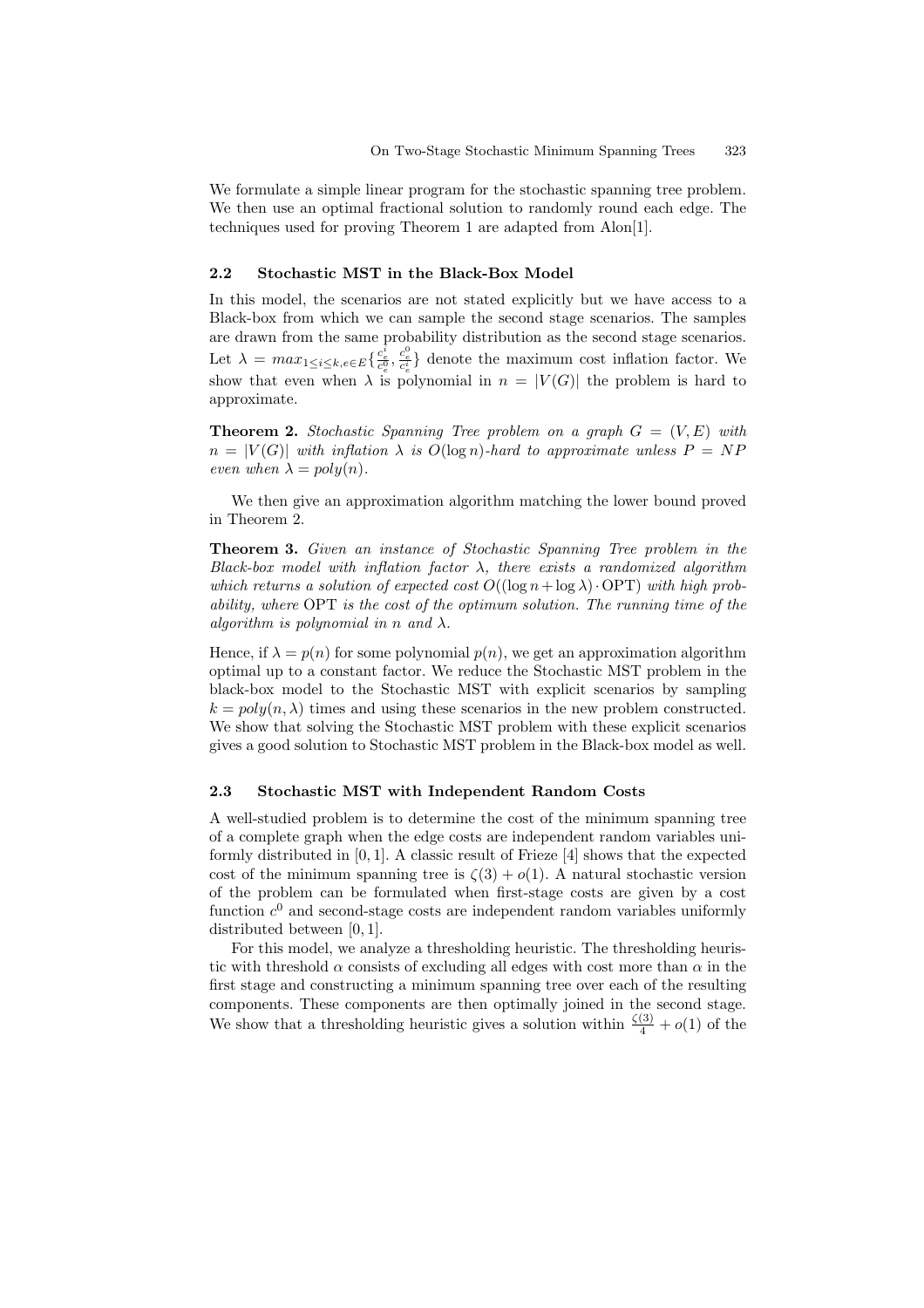optimum solution. We also show that if the optimum solution is 'tiny', then our solution is also small by showing that the expected cost of our solution is at most  $\sqrt{3\zeta(3)\cdot \text{OPT}} + o(1)$ .

**Theorem 4.** *The thresholding heuristic with the threshold*  $\frac{\zeta(3)}{n}$  *gives a solution whose expected cost is at most*  $OPT + \frac{\zeta(3)}{4} + o(1)$ *, where* OPT *is the expected cost of the optimal solution. The expected cost is also bounded by*  $\sqrt{3\zeta(3)\cdot OPT} + o(1)$ *.* 

<span id="page-3-1"></span>Another stochastic version of the problem, when both the first stage and second stage costs are independent random variables uniformly distributed between  $[0, 1]$ , was studied by Flaxman et al $[3]$ . Flaxman et al $[3]$  show that a thresholding heuristic gives a solution of cost  $\zeta(3) - \frac{1}{2} + o(1)$ , while  $\frac{\zeta(3)}{2} + c$  for some  $c > 0$  is a lower bound for the optimum. Surprisingly, the best threshold for their problem is  $\frac{1}{n}$ .

## **3 Stochastic MST with Explicit Scenarios**

<span id="page-3-0"></span>*Linear Programming Formulation.* The LP formulation for the two-stage Stochastic MST is the standard formulation enforcing the requirement that every nontrivial cut must be covered by an edge chosen in the first stage or, in each scenario, it must be covered with an edge chosen in the second stage. Although this LP formulation has an integrality gap of 2 in the deterministic setting, for stochastic version of the MST problem the optimal solution can be rounded to obtain a near optimal approximation algorithm. We call the following linear program the cut-cover LP.

$$
\begin{aligned}\n\min \sum_{e} c_e^0 x_e^0 + \sum_{e} \sum_{i=1}^k p^i c_e^i x_e^i \\
s.t. \quad \sum_{e \in \delta(S)} x_e^0 + x_e^i \ge 1 & \forall S \subset V, \ 1 \le i \le k \\
x_e^i \ge 0 & \forall e \in E, \ 0 \le i \le k\n\end{aligned}
$$

We solve the the cut-cover linear programming formulation of the 2-stage spanning tree problem. Although, the linear program is not compact, an efficient separation subroutine can be supplied via an invocation to a min-cut subproblem. Alternately, equivalent compact reformulations can be readily obtained. (For eg. see the survey on spanning tree formulations by Magnanti and Wolsey [11]).

*Rounding the Linear Program.* Let  $\hat{x}$  denote the optimal solution. We construct k forests, one for each scenario, by rounding the LP solution  $\hat{x}$  in phases. Initially, all  $k$  forests have singleton components. In each phase, we pic[k ed](#page-10-9)ge  $e$ independently with probability  $\hat{x}^0_e$  and include it in each of the k forests. Also for each  $i, 1 \leq i \leq k$ , we pick edge e independently with  $\hat{x}_e^i$  and include it in the  $i<sup>th</sup>$  forest. Clearly, the expected cost of edges included in each phase is precisely OPT where OPT is the cost of the optimal LP solution  $\hat{x}$ . We argue that in one phase, for each of the k forests, the number of components decrease by a factor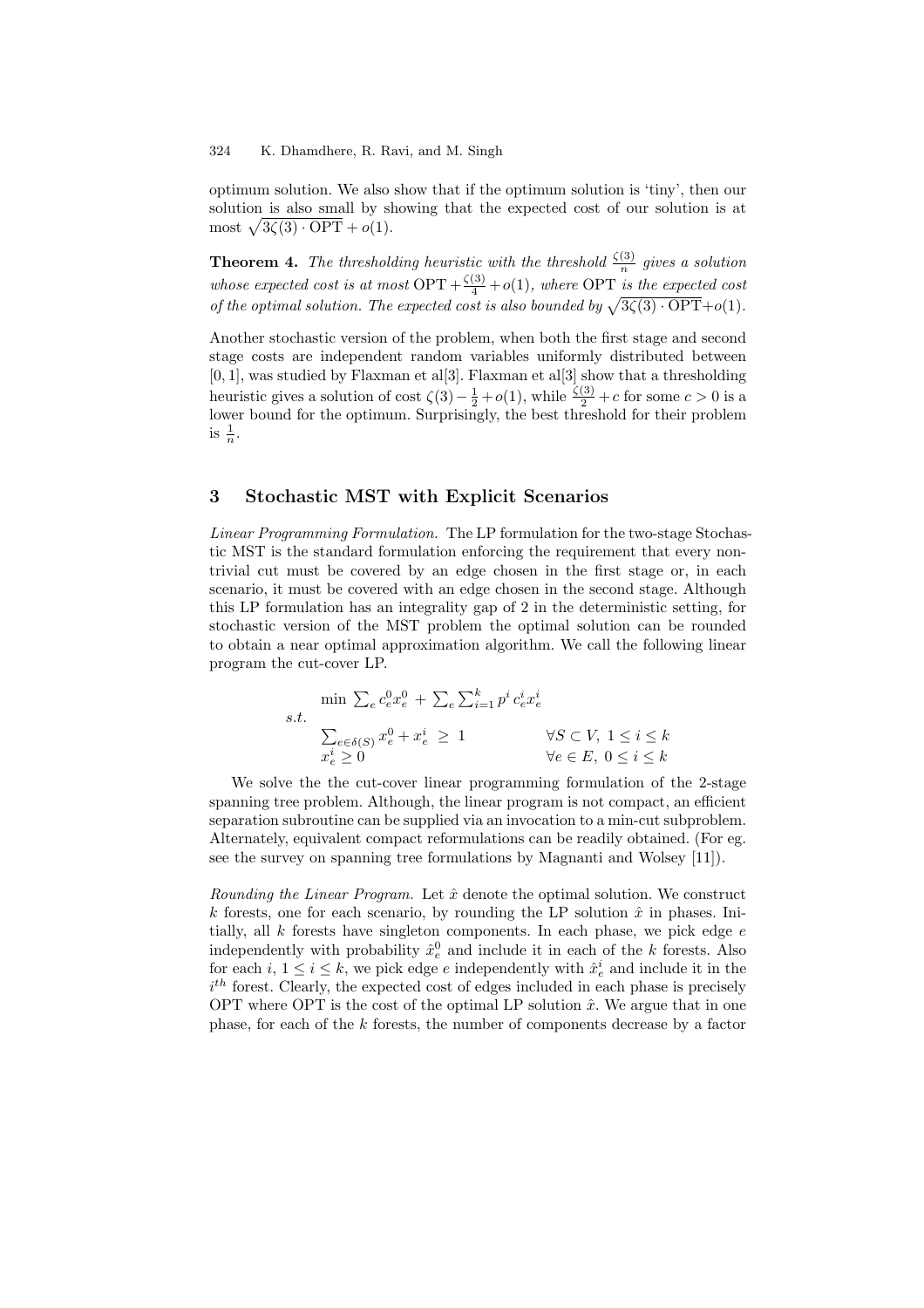of  $\frac{9}{10}$  with probability at least  $\frac{1}{2}$ . We then argue that in  $O(\log n + \log k)$  phases, with very high probability, each of the  $k$  forests will have just one component, i.e., a feasible solution for the 2-stage spanning tree problem and the expected cost of the solution is  $O(\log n + \log k) \cdot \text{OPT}$  as claimed. We elaborate on the above outline.

**Lemma 1.** *The expected cost of the edges paid in any phase is at most* OPT*.*

<span id="page-4-1"></span>*Proof.* An edge *e* is included in the first stage with probability  $\hat{x}_e^0$  and in the  $i^{th}$  scenario with probability  $\hat{x}_e^i$ . Hence, the expected cost paid for including this edge is  $c_e^0 \hat{x}_e^0 + \sum_{i=1}^k p^i c_e^i \hat{x}_e^i$ . Hence, the total expected cost paid in any phase is  $\sum_{e \in E} (c_e^0 \hat{x}_e^0 + \sum_{i=1}^k p^i c_e^i \hat{x}_e^i)$  which is exactly OPT.

Let  $F_j^i$  denote the *i*<sup>th</sup> forest after *j* phases. Let  $C_j^i$  denote the number of components in  $F_j^i$ . We call a phase j 'successful' for scenario i, if  $C_j^i < 0.9C_{j-1}^i$ or if  $C_{j-1}^i = 1$ . We now state a lemma from [1]. For completeness, we also include the proof in the Appendix.

**Lemma 2 (Alon [1]).** *For every* i, j*, the conditional probability that phase* j *is successful for scenario i, given any set of c[om](#page-10-8)ponents in*  $F_{j-1}^i$ , is at least  $\frac{1}{2}$ .

<span id="page-4-0"></span>**Lemma 3.** *After*  $t = (40 \log n + 16 \log k)$  *phases, the probability that any of the* k forests,  $F_t^i$ ,  $1 \leq i \leq k$ , is not connected is at most  $\frac{1}{(kn)^2}$ .

*Proof.* Observe that the  $i^{\text{th}}$  forest gets connected after at most  $\log_{0.9} n < 10 \log n$ successful phases. Hence, if  $F_t^i$  is not connected, then there have been at most 10 log n successful phases for the  $i^{th}$  scenario. The probability of this event is no more than the probability that we get at most  $10 \log n$  heads in t independent tosses of a fair coin. Although, the event that a phase  $j$  is successful for scenario  $i$  is not independent for different  $j$ , we can apply the above bound since Lemma 2 gives a lower bound on success given any history. Using estimates for tails of Binomial distributions, this probability is at most

$$
e^{-(10\log n + 8\log k)^2/2 \times (20\log n + 8\log k)} \le e^{-(10\log n + 8\log k)/4} \le \frac{1}{(kn)^2}.
$$

[U](#page-4-0)sing union bound, we get that the probability that any of the  $k$  forests is not connected is at most  $k \times \frac{1}{(kn)^2} = \frac{1}{kn}$  $\frac{1}{kn^2}$ .

Hence, after  $40 \log n + \log k$  phases with very high probability each of the k forests are connected and from Lemma 1, the expected cost of the solution is  $(40 \log n + \log k) \cdot \text{OPT}$  proving Theorem 1.

*Remark 1. If the randomized rounding fails to connect any forest after*  $O(\log n +$ log k) *phases, then we use a simple* k*-approximation algorithm: for each scenario build a tree by running Kruskal's algorit[hm](#page-4-1) on edge costs equal to the minimum of first and second stage costs. This will [g](#page-1-0)uarantee that our algorithm* always *builds a spanning tree; further, since the failure probability is at most*  $\frac{1}{(kn)^2}$  *per scenario the expected cost of our solution is still bounded by*  $O(\log n + \log k)$ *times the optimum.*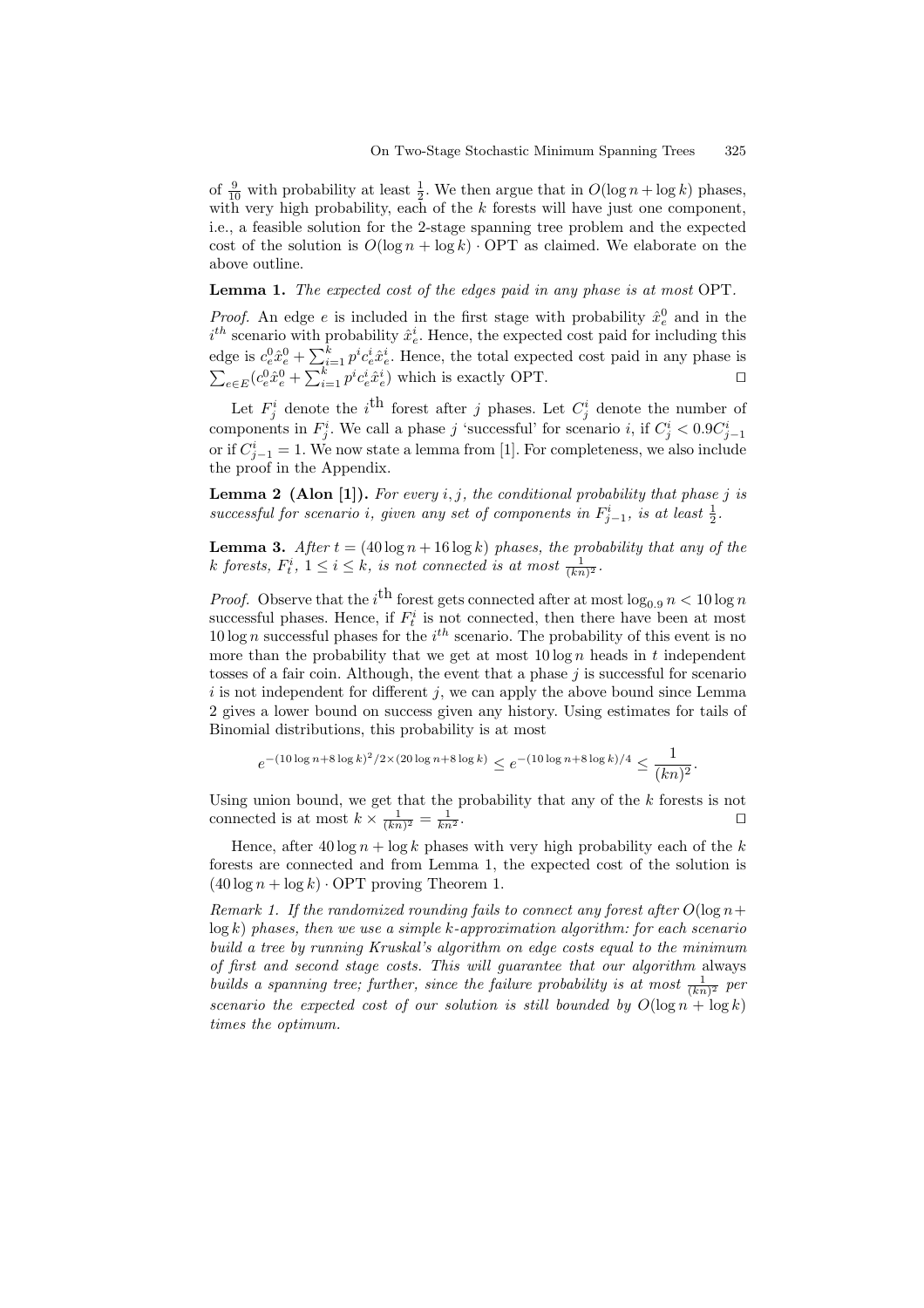*Remark 2.* Theorem 1 shows that the cut-cover LP formulation has a integrality gap of  $O(\log n)$  assuming  $k = poly(n)$ . Also, the reduction from set cover given by Gupta [5], yields examples where the cut-cover LP has a integrality gap of  $\Omega(\log n)$ . Hence, the integrality gap of the cut-cover LP formulation is  $\theta(\log n)$ .

# **4 Ap[pro](#page-10-7)ximation Algorithm for Black-Box Model**

In this section, we consider the black-box model for the Stochastic spanning tree problem. We assume that the inflation factor  $\lambda$  is bounded by some polynomial  $p(n)$ . Note that the problem still remains  $O(\log n)$ -hard to approximate unless  $P = NP$  (Theorem 2).

Let TRUE-LP denote the linear programming formulation of the stochastic spanning tree problem. Given any  $\epsilon > 0, \delta > 0$ , we sample from the black box, according to probability distribution  $\rho$ , the second stage scenarios  $k =$  $poly(n, \lambda, \frac{1}{\epsilon}, \frac{1}{\delta})$  ti[mes](#page-2-0). We then formulate a new stochastic MST problem using these  $k$  samples as the second stage scenarios each occurring with probability  $\frac{1}{k}$ . We call the corresponding linear program of the new instance of the problem formed SAMPLE-LP.

Let  $\hat{x}^0$  denote the first stage component of the optimal solution of SAMPLE-LP. We show that if  $\hat{x}^0$  is used as the first stage solution for TRUE-LP, with probability  $1 - \delta$ , we can extend this solution in any scenario with total expected cost  $(1 + \epsilon)$  OPT where is the expected cost of the optimal solution of TRUE-LP. Hence, using the result of Theorem 1, we round this  $LP$  solution to get an integral solution of expected cost  $O(\log n \cdot \text{OPT})$ . Observe that, to obtain the first stage solution we only need to know the first stage fractional variables  $\hat{x}^0$  and need not know the second stage distribution or second stage solution.

Given any  $x^0$ , the first stage var[iab](#page-1-0)les, let  $f(x^0)$  denote the cost of extending  $x<sup>0</sup>$  to a feasible solution on a random sample according to probability distribution  $\rho$  and let  $F(x^0) = \mathbf{E}[f(x^0)]$ . Let  $F_k(x^0)$  be the random variable denoting the average completion cost over k independently sampled scenarios, i.e.,  $F_k(x^0) =$  $\frac{1}{k} \sum_{i=1}^{k} f_i(x_i^0)$  where  $f_i(x^0)$  is the random variable denoting the cost of extending  $x^0$  in the i<sup>th</sup> sample. The key to bounding our sample size is Lemma 4. The techniques of [15, 14] also can also be used to prove Lemma 4, we here give a much simpler proof. For simplicity, we assume that probability distribution  $\rho$  is discrete and finite but the same argument also works for continuous distributions.

**Lemma 4.** *G[ive](#page-11-1)[n an](#page-11-2)y*  $\epsilon > 0$  *and*  $\delta > 0$ , *if*  $k = \frac{\lambda^4}{\epsilon^2 \delta}$ , *then*  $Pr[|F_k(x^0) - F(x^0)| <$  $Pr[|F_k(x^0) - F(x^0)| <$  $Pr[|F_k(x^0) - F(x^0)| <$  $\epsilon \cdot \text{OPT} \leq \delta$ . Here, OPT is the expected cost of the optimal solution.

<span id="page-5-0"></span>*Proof.* Clearly  $\mathbf{E}[F_k(x^0)] = \frac{1}{k} \sum_{i=1}^k \mathbf{E}[f_i(x^0)] = \frac{1}{k} \sum_{i=1}^k F(x^0) = F(x^0)$ . Also,

<span id="page-5-1"></span>
$$
Var[F_k(x^0)] = \frac{1}{k^2} \sum_{i=1}^k Var[f_i(x^0)] = \frac{1}{k} Var[f(x^0)]
$$
\n(1)

as  $f^{i}(x^{0})$  are independent random variables with distribution identical to  $f(x^{0})$ .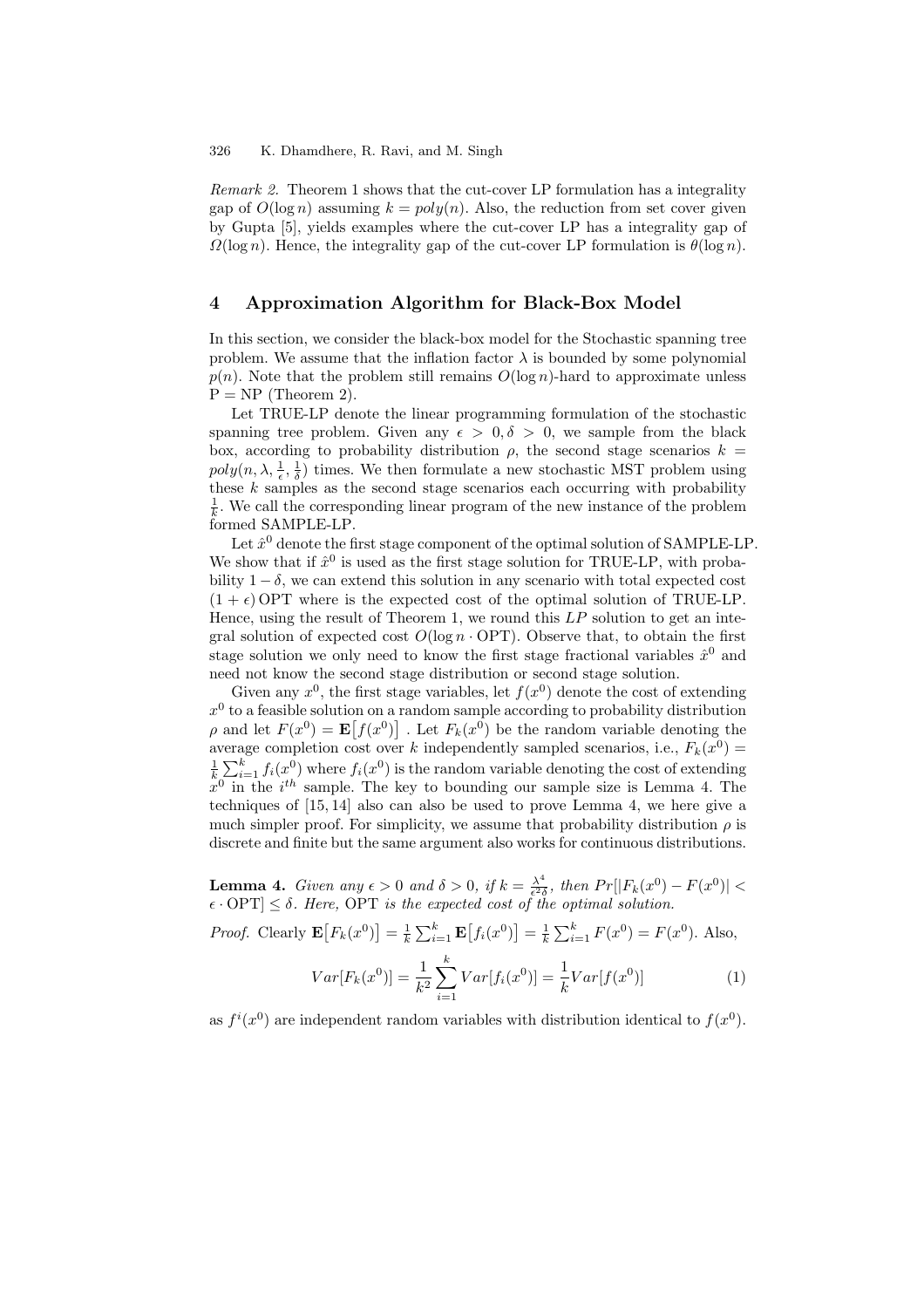Now,

$$
Var[f(x^{0})] = \sum_{t} \rho^{t} (c^{t}(x^{0}) - F(x^{0}))^{2}
$$
 (2)

where  $\rho^t$  is the probability of the  $t^{th}$  scenario and  $c^t(x^0)$  is the cost paid in this scenario to extend  $x^0$  to a feasible solution. Let j denote the index for which  $c^t(x^0)$  is minimum. As we can select exactly the edges selected in the  $j^{th}$  scenario in any other scenario to extend  $x^0$  and inflation factor is bounded by  $\lambda$ , hence

$$
c^t(x^0) \le \lambda^2 c^j(x^0) \tag{3}
$$

Also, if we do not select anything in the first stage our cost only goes up by a factor of  $\lambda$  and hence  $\sum_t \rho^t c^t(x^0) \leq \lambda$ . OPT. As  $c^j(x^0)$  is minimum, this implies

$$
c^j(x^0) \le \lambda \cdot \text{OPT} \tag{4}
$$

From Equation  $(2)$ ,  $(3)$  and  $(4)$ , we have

$$
Var[f(x^0)] \leq \sum_{t} \rho^t c^t (x^0)^2
$$
  
\n
$$
\leq (\lambda^2 c^j (x^0)) \sum_{t} \rho^t c^t (x^0)
$$
  
\n
$$
= \lambda^2 c^j (x^0) \cdot \lambda \cdot \text{OPT}
$$
  
\n
$$
\leq \lambda^4 \text{OPT}^2
$$
 (5)

Hence, using Equation (1),

$$
Var[F_k(x^0)] = \frac{1}{k}Var[f(x^0)] = \epsilon^2 \delta \cdot \text{OPT}^2
$$
 (6)

Hence, by the Chebych[ev](#page-5-1) inequality we have,

$$
Pr[|F_k(x^0) - F(x^0)| > \epsilon \cdot \text{OPT}] \le \frac{\epsilon^2 \delta \cdot \text{OPT}^2}{\epsilon^2 \cdot \text{OPT}^2} = \delta \tag{7}
$$

 $\Box$ 

**Proof of Theorem 3.** Let  $\hat{x}^0$  denote the first stage component of the optimial solution of SAMPLE-LP formed using  $k = \frac{\lambda^4}{\epsilon^2 \delta}$  samples. Also let  $\bar{x}^0$  denote the first stage optimal solution to TRUE-LP. Using Lemma 4 twice, once for  $\hat{x}^0$  and once for  $\bar{x}^0$ , we have with probability at least  $1 - 2\delta$  that

$$
|F_k(\hat{x}^0) - F(\hat{x}^0)| \le \epsilon \cdot \text{OPT}
$$
  

$$
|F_k(\bar{x}^0) - F(\bar{x}^0)| \le \epsilon \cdot \text{OPT}
$$

As  $\hat{x}^0$  is the optimal solution to SAMPLE-LP and  $\bar{x}^0$  is the optimal solution to TRUE-LP, we have

$$
F_k(\hat{x}^0) \le F_k(\bar{x}^0), F(\bar{x}^0) \le F(\hat{x}^0)
$$

Using the above we have that

$$
F(\hat{x}^0) \le F(\bar{x}^0) + 2\epsilon \cdot \text{OPT} \tag{8}
$$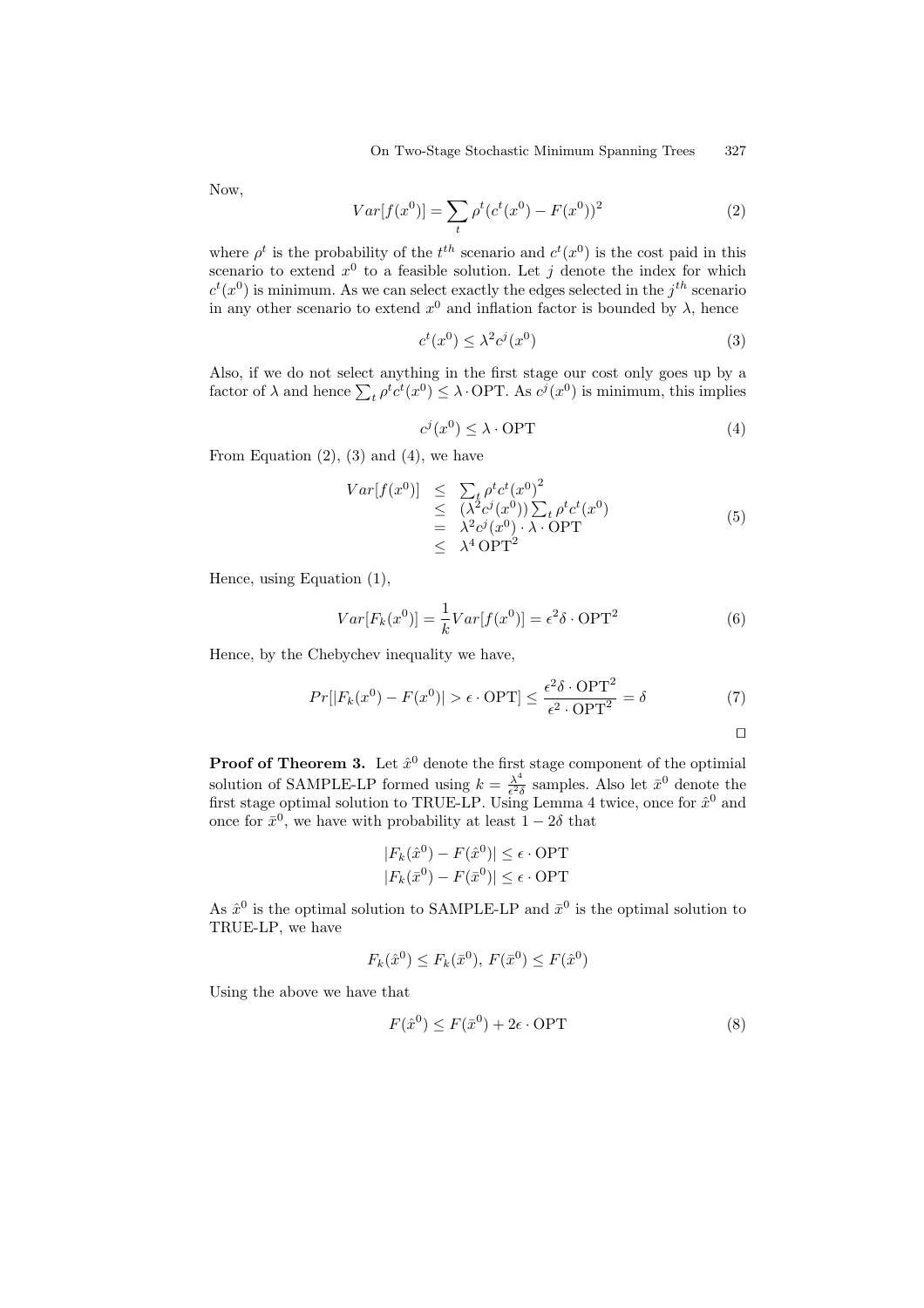Hence, sampling  $k = \frac{\lambda^4}{\epsilon^2 \delta}$  times and solving the SAMPLE-LP gives first stage variables which can be extended to second stage with total cost at most  $(1 +$  $\epsilon$ ) OPT with probability at least  $1 - 2\delta$ . Hence, now if we apply Theorem 1 to SAMPLE-LP, we obtain the first stage component of a solution of total cost  $O((\log n + \log \lambda + \log \frac{1}{\epsilon \delta})$  OPT) with probability at least  $1-\delta$  proving Theorem 3.  $\Box$ 

## **5 Stochastic MST with Random Costs**

In this section, we consider the two stage stochastic MST when the second stage costs are given by independent random variables uniformly distributed between  $[0, 1]$ .

*Thresholding.* A thresholding heuristic with threshold  $\alpha$  consists of removing all edges in the first stage with costs more than  $\alpha$  and constructing a minimum cost spanning tree over each of the components formed. The components are then joined in an optimal manner in the second stage.

Observe that, for a forest  $F$ , the cost of extending  $F$  to a spanning tree in the second stage depends only on the sizes of the components of  $F$ . Let the components of F be  $(C_1,\ldots,C_k)$ . Construct an auxillary graph F' with k vertices  $v_i, 1 \leq i \leq k$  where  $v_i$  corresponds to component  $C_i$  of F. Include  $|C_i|$ .  $|C_i|$  edges between  $v_i$  and  $v_j$ , where the cost of edges are independent random variables distributed uniformly between  $[0, 1]$ . Clearly, the cost of extending  $F$ to a spanning tree in the second stage is the cost of minimum spanning tree of  $F'$  which only depends on the sizes of the components of  $F$ .

In Lemma 6, we show that if we join  $k$  components then the expected average cost of each edge bought tomorrow is between  $(\frac{k}{n})\frac{\zeta(3)}{n}+o(\frac{1}{n})$  and  $\frac{\zeta(3)}{n}+o(\frac{1}{n})$ . Hence, it is 'reasonable' not to buy any edge which costs more than  $\frac{\zeta(3)}{n}$  and buy the edges which cost less than  $\frac{\zeta(3)}{n}$  in the first stage itself.

First, we p[ro](#page-8-0)ve a lemma which shows how the cost of the second stage depends on the sizes of the components formed in the first stage. Note that the cost of extending a forest  $F$  to a spanning tree in the second is the exactly the cost of minimum cost spanning tree in the auxillary graph  $F'$  defined above.

<span id="page-7-0"></span>**Lemma 5.** Let G and G' be two forests, where the components of G are  $(C_1, C_2,$  $\dots, C_k$  *and the components of* G' are  $(C_1 \cup \{x\}, C_2 \setminus \{x\}, C_3, \dots, C_k)$  for some *vertex*  $x \in C_2$ . If  $|C_1| \geq |C_2|$ , then the expected cost of extending G to a span*ning tree in the second stage is less than the cost of extending*  $G'$  to a spanning *tree.*

*Proof.* Let  $\mathbf{E}[c(G)]$  denote the expected cost of extending G to a spanning tree in the second stage. Consider graph H which has components  $(C_1, C'_2, x, C_3, \ldots, C_k)$ , where  $C_2' = C_2 \setminus x$ . If we connect up x to  $C_1$  for free, then we get G', and if we connect  $x$  to  $C_2'$  for free, then we get G. Therefore,

$$
\mathbf{E}[c(H)] \ge \mathbf{E}[c(G)] \quad \text{and} \quad \mathbf{E}[c(H)] \ge \mathbf{E}[c(G')]
$$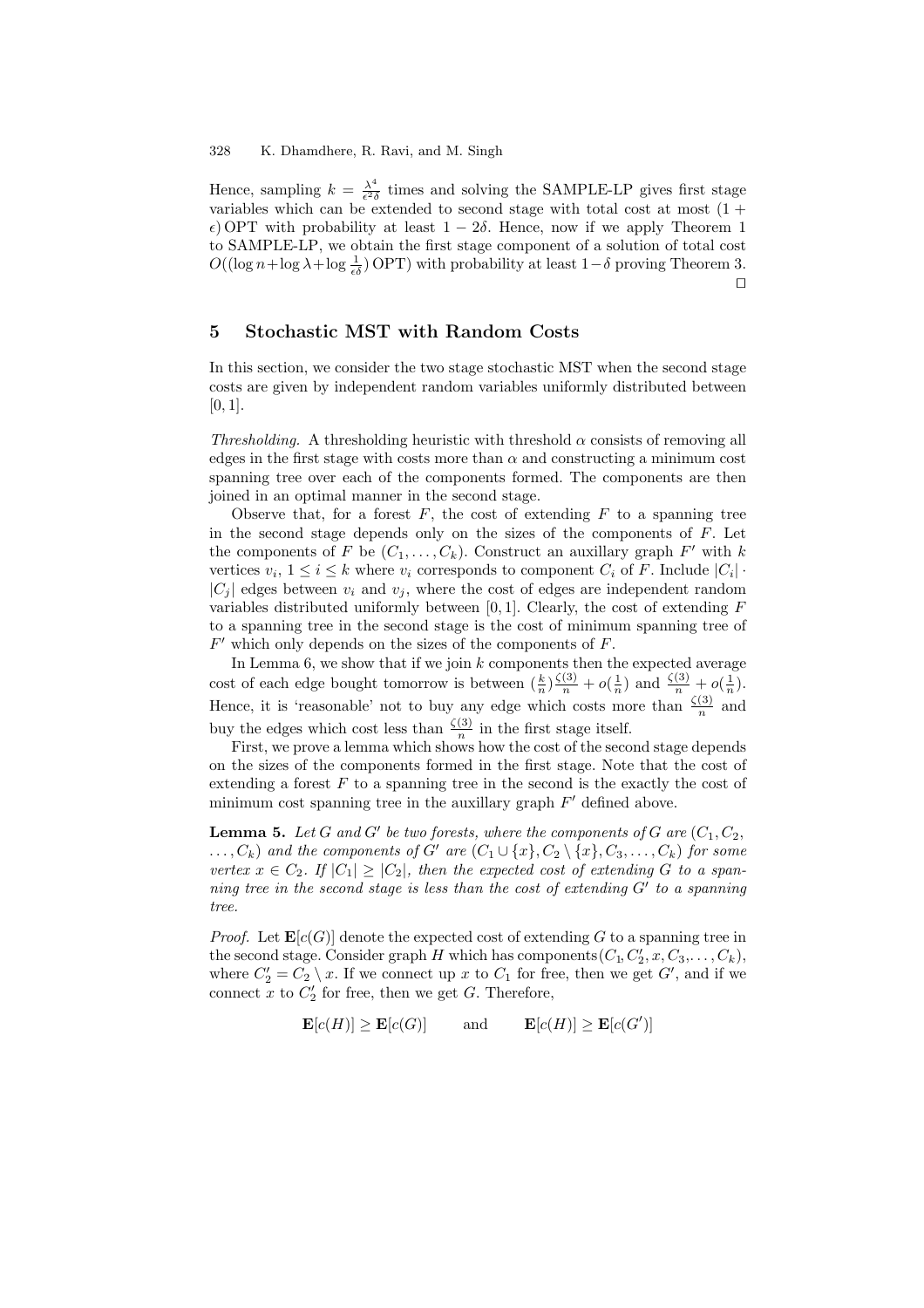We will show that the reduction in cost when connecting x to  $C_1$  is larger. This will imply that  $\mathbf{E}[c(G)] \leq \mathbf{E}[c(G')]$ .

Let  $G_p$  denote the graph formed by including in  $G$  every edge independently with probability p. Similarly, define  $G'_p$  and  $H_p$ . In order to bound expected cost of spanning trees on  $G$  and  $G'$ , we look at the expected number of connected components in  $G_p$ ,  $G'_p$  and  $H_p$ . Let  $\chi(G_p)$  and  $\chi(G'_p)$  denote the number of connected components of  $G_p$  and  $G'_p$  respectively. We will show that  $\mathbf{E}[\chi(G_p)] \leq$  $\mathbf{E}[\chi(G_p')]$ . Note that this suffices in proving the above claim, since  $\mathbf{E}[c(G)] =$  $\int_0^1 (\mathbf{E}[\chi(G_p)] - 1) dp.$ 

Note that we can obtain  $G_p$  (resp.  $G'_p$ ) from  $H_p$  by connecting x to  $C_1$  (resp.  $C_2'$ ) in  $H_p$ . We focus only on the number of connected components.

We use the *principle of deferred decision*. We first reveal the edges coming out of vertex x in  $H_p$ . If x has edges to both  $C_1$  and  $C'_2$  or to neither of them, then adding an edge from x to either  $C_1$  or  $C_2$  and revealing rest of the edges in the graph gives the expected number of connected components.

Now observe that since  $|C_1| > |C_2|$ , the probability that x is connected to component  $C_1$  in  $H_p$  is reater than the probability that x is connected to  $C'_2$ . Therefore,  $G'_p$  formed by including x to  $C'_2$  in  $H_p$ , has higher probability of reducing the number of connected components by 1 than in  $G_p$ , formed by including x in  $C_1$ . From this it follows that  $\mathbf{E}[\chi(G_p)] \leq \mathbf{E}[\chi(G_p')]$ . This proves the lemma.  $\Box$ 

The cost of extending a forest with  $k$  components to a spanning tree in the second stage can now be bounded as follows. The proof involving some careful calculations appears in the Appendix.

**Lemma 6.** *Given a forest* F *with* k *components, the expected cost of extending* F *to a spanning tree in the second stage is between*  $\left(\frac{k}{n}\right)^2 \zeta(3) + o(1)$  *and*  $\frac{k}{n}\zeta(3) + o(1)$ *.* 

<span id="page-8-0"></span>Using this lemma, we now prove the main result of this section.

*Proof of Theorem 4.* Now, we prove Theorem 4 which bounds the expected cost of the solution returned by a thresholding heuristic. First, observe that the optimum solution must buy a forest in the first stage and join the components of the forest in the second stage. Suppose, the thresholding heuristic and the optimum solution [buy](#page-3-1)s k and  $opt_1$  edges respec[tiv](#page-3-1)ely, in the first stage. Then, they buy  $n - k - 1$  and  $n - opt_1 - 1$  edges respectively, in the second stage. We form two cases depending on which of k and  $opt_1$  is larger.

*Case I (k*  $\leq opt_1$ *)*. Let the cost of the k edges bought by the thresholding heuristic be  $c_1(k)$ . List the *opt*<sub>1</sub> edges included in the optimum solution in the first stage in increasing costs. Clearly, cost of the first k edges in the order is at least  $c_1(k)$  as we chose the cheapest k acyclic edges. Also, rest of the  $opt_1 - k$ edges in the sequence must cost at least  $\frac{\zeta(3)}{n}$  as any acyclic subgraph of edges with cost at most  $\frac{\zeta(3)}{n}$  is of size at most k. If  $\mathbf{E}[c(G)]$  denotes the expected cost of the thresholding heuristic and Loss denotes  $\mathbf{E}[c(G)] - \text{OPT}$ , then by Lemma 6 we have,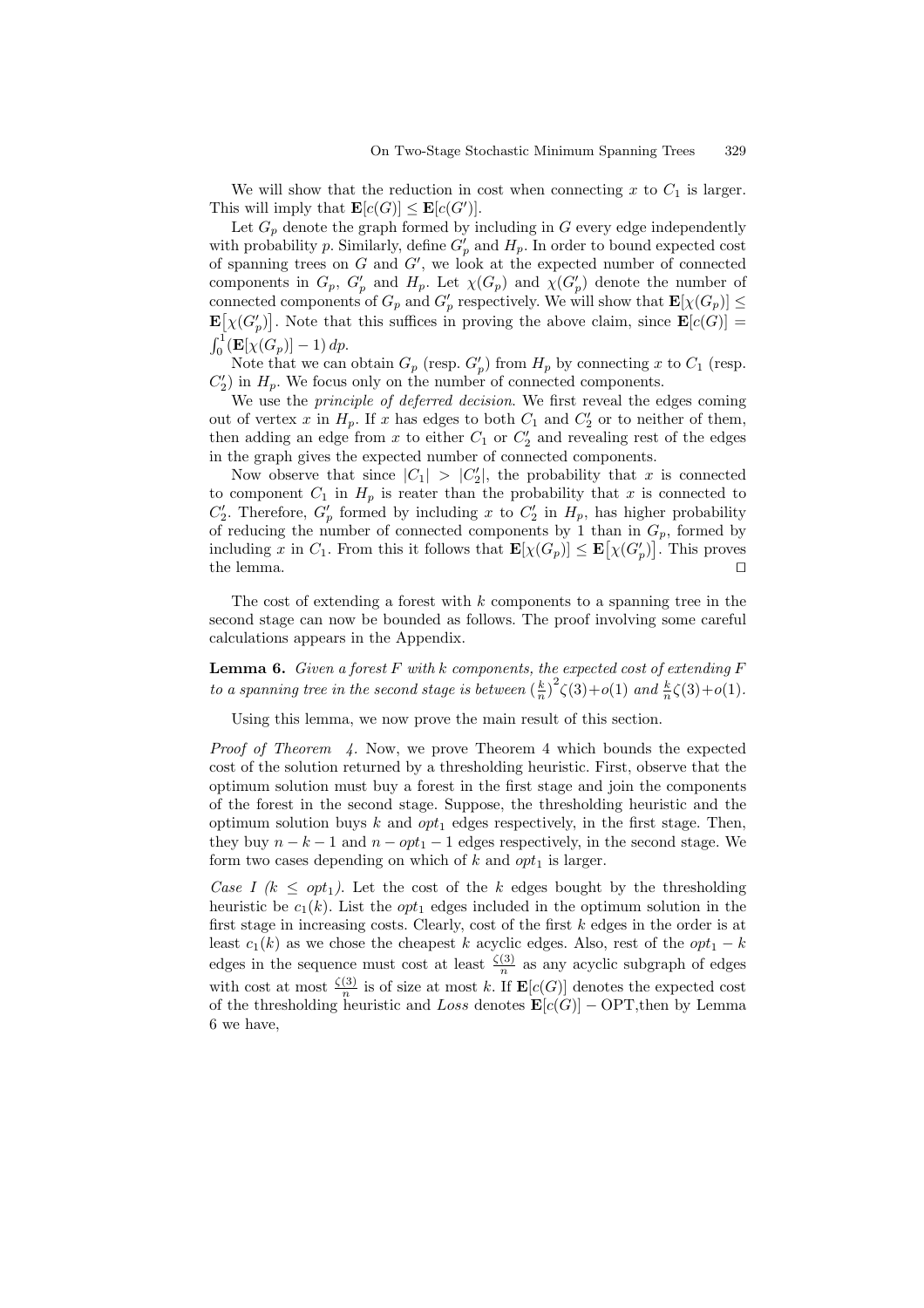330 K. Dhamdhere, R. Ravi, and M. Singh

$$
\mathbf{E}[c(G)] \le c_1(k) + \left(\frac{n-k-1}{n}\right)\zeta(3) + o(1)
$$
  
and 
$$
\text{OPT} \ge c_1(k) + \left(\text{opt}_1 - k\right)\frac{\zeta(3)}{n} + \left(\frac{n-\text{opt}_1 - 1}{n}\right)^2 \zeta(3) - o(1)
$$

$$
\Rightarrow \text{Loss} \le \left(\frac{n-\text{opt}_1 - 1}{n}\right)\zeta(3) - \left(\frac{n-\text{opt}_1 - 1}{n}\right)^2 \zeta(3) + o(1)
$$

*Case II (k > opt<sub>1</sub></sub>).* Let the cost of the *opt<sub>1</sub>* edges bought by the optimum solution be  $c_1(\rho pt_1)$ . Order the k edges bought by the thresholding heuristic in increasing order of costs. The cost of the first  $opt_1$  edges in this order is at most  $c_1(opt_1)$  as we buy the cheapest acyclic subgraph of size  $opt_1$ . Also, each of the last  $k - opt_1$  edges in the order costs at most  $\frac{\zeta(3)}{n}$  as we threshold at  $\frac{\zeta(3)}{n}$ . Hence, using Lemma 6, we get

$$
\mathbf{E}[c(G)] \le c_1(opt_1) + (k - opt_1)\frac{\zeta(3)}{n} + \left(\frac{n-k-1}{n}\right)\zeta(3) + o(1)
$$
  
and 
$$
\text{OPT} \ge c_1(opt_1) + \left(\frac{n - opt_1 - 1}{n}\right)^2 \zeta(3) - o(1)
$$

$$
\Rightarrow \text{Loss} \le \left(\frac{n - opt_1 - 1}{n}\right)\zeta(3) - \left(\frac{n - opt_1 - 1}{n}\right)^2 \zeta(3) + o(1)
$$

Now,  $\left(\frac{n-opt_1-1}{n}\right)\zeta(3)-\left(\frac{n-opt_1-1}{n}\right)^2\zeta(3)\leq \frac{\zeta(3)}{4}$  for any value of  $opt_1$ . Hence, we get that

$$
\mathbf{E}[c(G)] \leq \mathrm{OPT} + \frac{\zeta(3)}{4} + o(1)
$$

for both of the cases, proving the first claim in the theorem.

Now observe that  $OPT \leq \zeta(3)$  and consequently, each of the terms in the expression of OPT must be less than  $\zeta(3)$ . Using this, in case I, we have that

$$
\mathbf{E}[c(G)] \le c_1(k) + \left(\frac{n-k-1}{n}\right)\zeta(3) + o(1)
$$
  
=  $c_1(k) + \left(\frac{opt_1 - k}{n}\right)\zeta(3) + \left(\frac{n - opt_1 - 1}{n}\right)\zeta(3) + o(1)$   

$$
\le \sqrt{3\left(c_1(k)^2 + \left(\left(\frac{opt_1 - k}{n}\right)\zeta(3)\right)^2 + \left(\frac{n - opt_1 - 1}{n}\right)\zeta(3)\right)^2} + o(1)
$$
  

$$
\le \sqrt{3(\zeta(3)c_1(k) + \zeta(3)(opt_1 - k)\frac{\zeta(3)}{n} + \zeta(3)(\frac{n - opt_1 - 1}{n})^2\zeta(3))} + o(1)
$$
  

$$
\le \sqrt{3\zeta(3) \cdot \text{OPT}} + o(1)
$$

The second step of the inequality follows from the fact that  $\sqrt{3(a^2 + b^2 + c^2)} \ge$  $a + b + c$  for any reals  $a, b, c$ .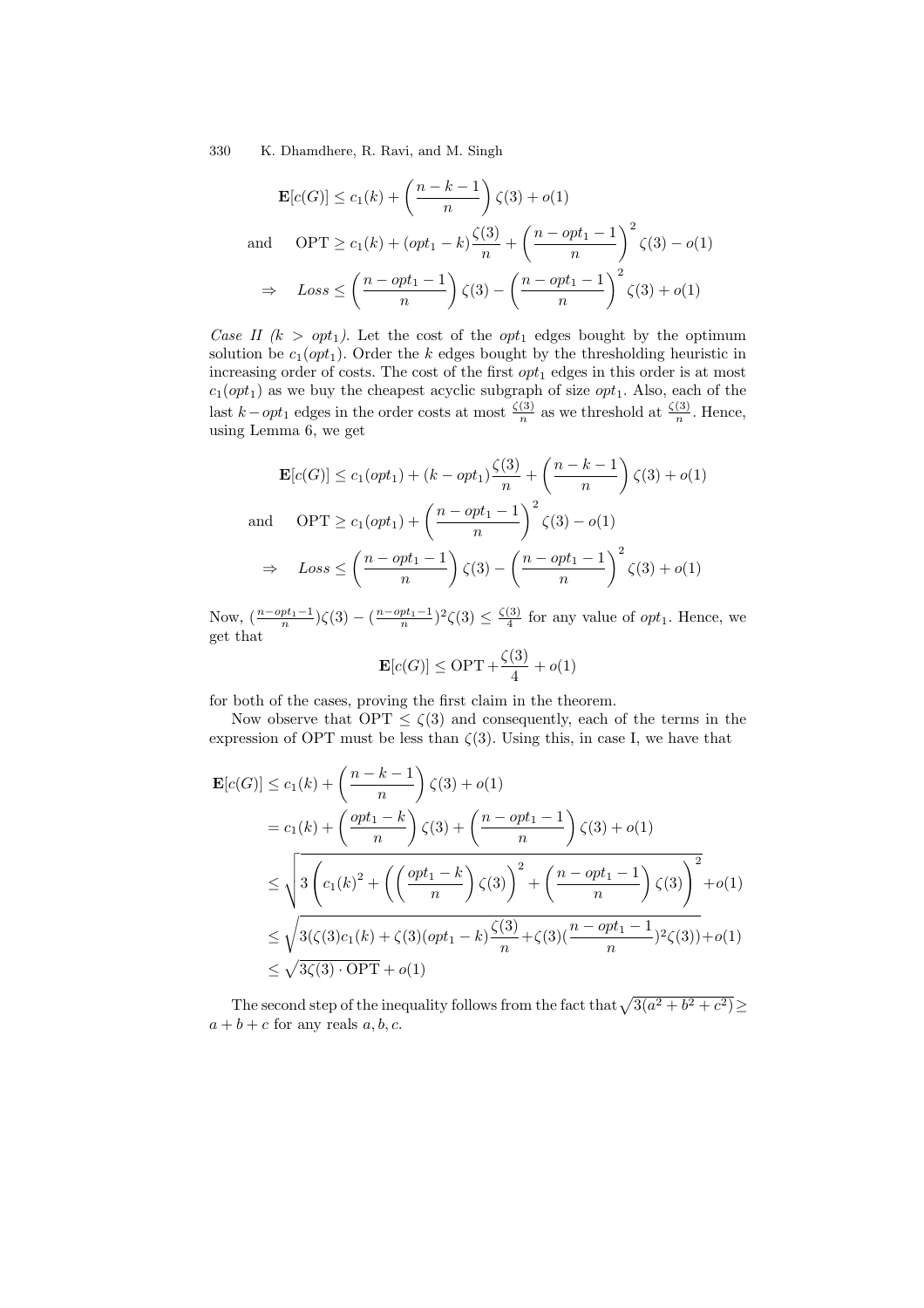In the second case, we have that

$$
\mathbf{E}[c(G)] \le c_1(k) + \left(\frac{k - opt_1}{n}\right)\zeta(3) + \left(\frac{n - opt_1 - 1}{n}\right)\zeta(3) + o(1)
$$
  
\n
$$
= c_1(opt_1) + \left(\frac{n - opt_1 - 1}{n}\right)\zeta(3) + o(1)
$$
  
\n
$$
\le \sqrt{2\left(c_1(opt_1)^2 + \left(\left(\frac{n - opt_1 - 1}{n}\right)\zeta(3)\right)^2\right)} + o(1)
$$
  
\n
$$
\le \sqrt{2\left(\zeta(3)c_1(opt_1) + \zeta(3)\left(\frac{n - opt_1 - 1}{n}\right)^2\zeta(3)\right)} + o(1)
$$
  
\n
$$
\le \sqrt{2\zeta(3) \cdot OPT} + o(1)
$$

Here, the second step follows from  $\sqrt{2(a^2 + b^2)} \ge a + b$  for any reals a, b. Hence,  $c(T) \leq \sqrt{3\zeta(3) \cdot \text{OPT}} + o(1)$  as claimed.

# <span id="page-10-8"></span>**References**

- 1. N. Alon, *A note on network reliability,* Discrete Probability and Algorithms, D. Aldous et al., eds., IMA Volumes in mathematics and its applications, Vol. 72, Springer Verlag (1995), 11-14.
- <span id="page-10-6"></span><span id="page-10-0"></span>2. J. Birge and F. Louveaux. *Introduction to Stochastic Programming.* Springer, 1997.
- 3. A D Flaxman, A M Frieze and M Krivelevich. *On the random 2-stage minimum spanning tree.* Preprint (2004).
- 4. A M Frieze. On the value of a random minimum spanning tree problem, *Discrete Applied Mathematics 10 (1985) 47-56.*
- <span id="page-10-7"></span><span id="page-10-1"></span>5. Anupam Gupta. *Personal Communication (2004).*
- 6. Anupam Gupta, R. Ravi, Amitabh Sinha. *Boosted Sampling: Approximation Algorithms for Stochastic Optimization*. In Proceedings of the thirty-sixth annual ACM symposium on Theory of computing, 2004.
- <span id="page-10-2"></span>7. Anupam Gupta, R. Ravi, Amitabh Sinha. *An edge in time saves nine: LP rounding Approximation Algorithms for Stochastic Network Design*. In the Proceedings of 45th Annual IEEE Symposium on Foundations of Computer Science, 2004.
- <span id="page-10-3"></span>8. U. Feige. *A threshold of* ln *n for approximating set cover.* J. ACM 45, 634-652,1998.
- 9. Nicole Immorlica, David Karger, Maria Minkoff, Vahab S. Mirrokni. *On the Costs and Benefits of Procastination: Approximation Algorithms for Stochastic Combinatorial Optimization Problems*, Proceedings of the fifteenth annual ACM-SIAM symposium on Discrete algorithms. Pages: 691 - 700, 2004.
- <span id="page-10-5"></span>10. David Karger, Philip Klein, Robert Tarjan. *A randomized linear-time algorithm to find minimum spanning trees*, Journal of the ACM, Volume 42, Issue 2, Pages: 321 - 328, 1995.
- <span id="page-10-9"></span>11. T. L. Magnanti, L. A. Wolsey. *Optimal Trees, Handbook in OR and MS*, Volume 7, Eds M.O. Ball et al, 503-615, 1995.
- <span id="page-10-4"></span>12. R. Ravi, Amitabh Sinha. *Hedging Uncertainty: Approximation Algorithms for Stochastic Optimization Problems*. In Proceedings of the 10th International Conference on Integer Programming and Combinatorial Optimization (IPCO), 2004.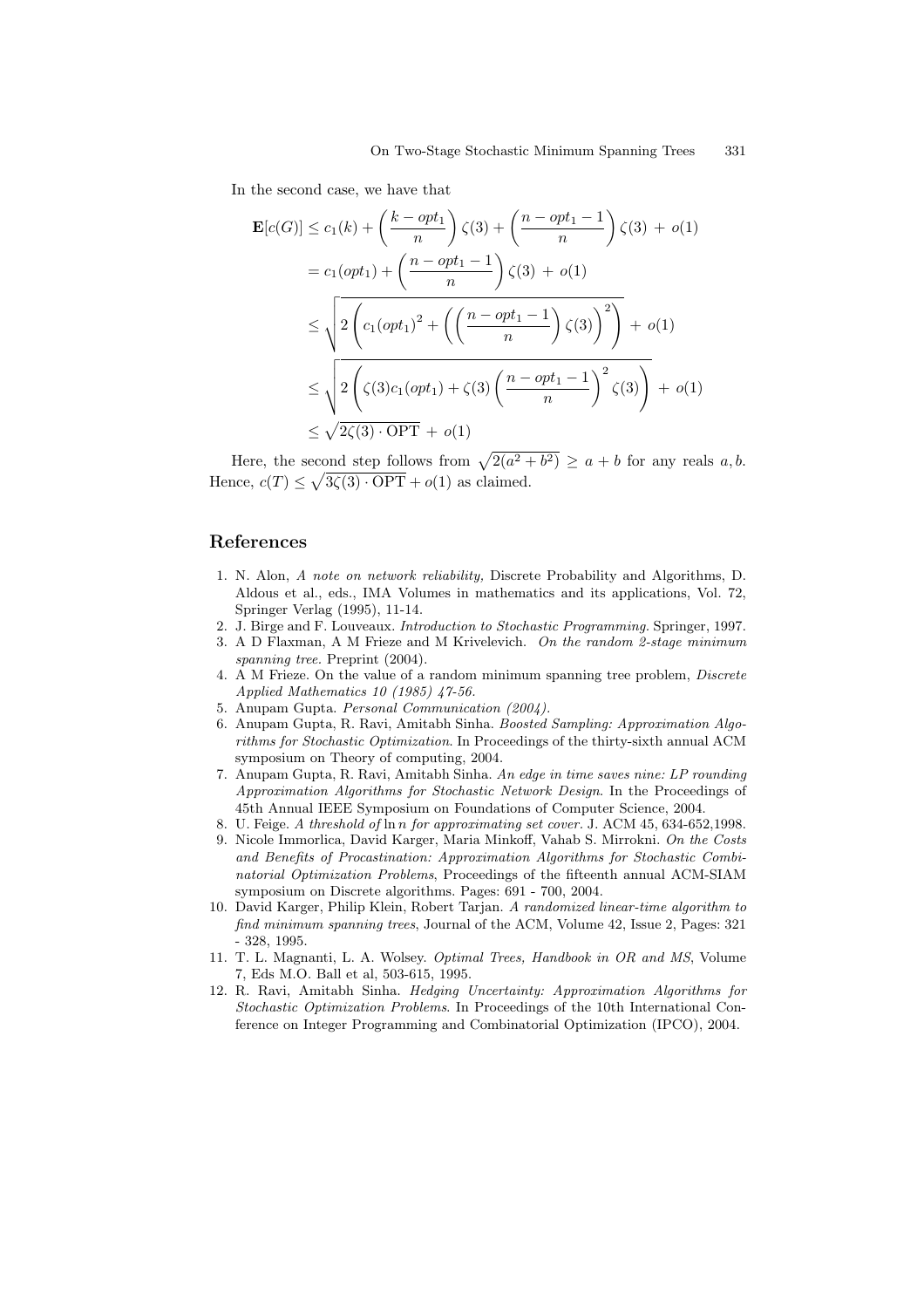#### 332 K. Dhamdhere, R. Ravi, and M. Singh

- 13. Ran Raz, S. Safra. *A sub-constant error-probability low-degree test, and a subconstant error-probability PCP characterization of NP.* Proceedings of the twentyninth annual ACM symposium on Theory of computing, pages 475-484, 1999.
- 14. A. Shapiro. *Monte Carlo sampling approach to stochastic programming.* Proceedings of 2003 MODE-SMAI Conference Pau, France,pages 65-73, March 27-29, 2003
- 15. David B. Shmoys, Chaitanya Swamy. *Stochastic Optimization is (Almost) as easy as Deterministic Optimization* Proceedings of 45th Annual IEEE Symposium on Foundations of Computer Science (FOCS'04), October 17 - 19, 2004 Rome, Italy
- <span id="page-11-2"></span><span id="page-11-1"></span>16. M. H. van der Vlerk. *Stochastic programming bibliography*. World Wide Web, http://mally.eco.rug.nl/spbib.html, 1996-2003.

# <span id="page-11-0"></span>**Appendix A: Hardness of Stochastic MST with Bounded Inflation**

In this section, we prove Theorem 2 stating that Stochastic MST with polynomial inflation is  $O(\log n)$ -hard to approximate unless  $NP \subseteq DTIME(n^{O(\log \log n)})$ . We give an approximation preserving transformation from the Set Cover problem to the Stochastic MST with inflation  $\lambda = p(n)$  for some polynomial  $p(n)$ .

Given an instance of set cove[r](#page-2-0) problem, i.e, a set  $U = [n]$  and collection of subsets  $S_1, \ldots, S_m$ , we construct an instance of stochastic spanning tree problem with  $m+n+1$  vertices. Let the vertices be  $\{v_1,\ldots,v_n,s_1,\ldots,s_m,r\}$ . The vertex  $v_i$  corresponds to element  $i \in U$  and  $s_j$  corresponds to subset  $S_j$ .

The first stage cost of edge  $(r, s_j)$  is 1, for each  $1 \leq j \leq m$  and cost of all other edges is  $mn$ . See Figure 1(a). The edges not present have cost  $mn$ .

There are *n* scenarios, one corresponding to each element  $i \in U$ , each having a probability  $\frac{1}{n}$  of appearance in the second stage. In the  $i^{th}$  scenario, each edge of cut separating  $T_i = \{v_i\} \cup \{s_j : i \in S_j\}$  from  $G \setminus T_j$  has cost mn and remaining edges have cost  $\frac{1}{mn}$ . See Figu[re](#page-11-3) 1(b). The edges absent have cost mn.



<span id="page-11-3"></span>**Fig. 1.** (a) First stage costs (b) Second stage scenario corresponding to  $v_1$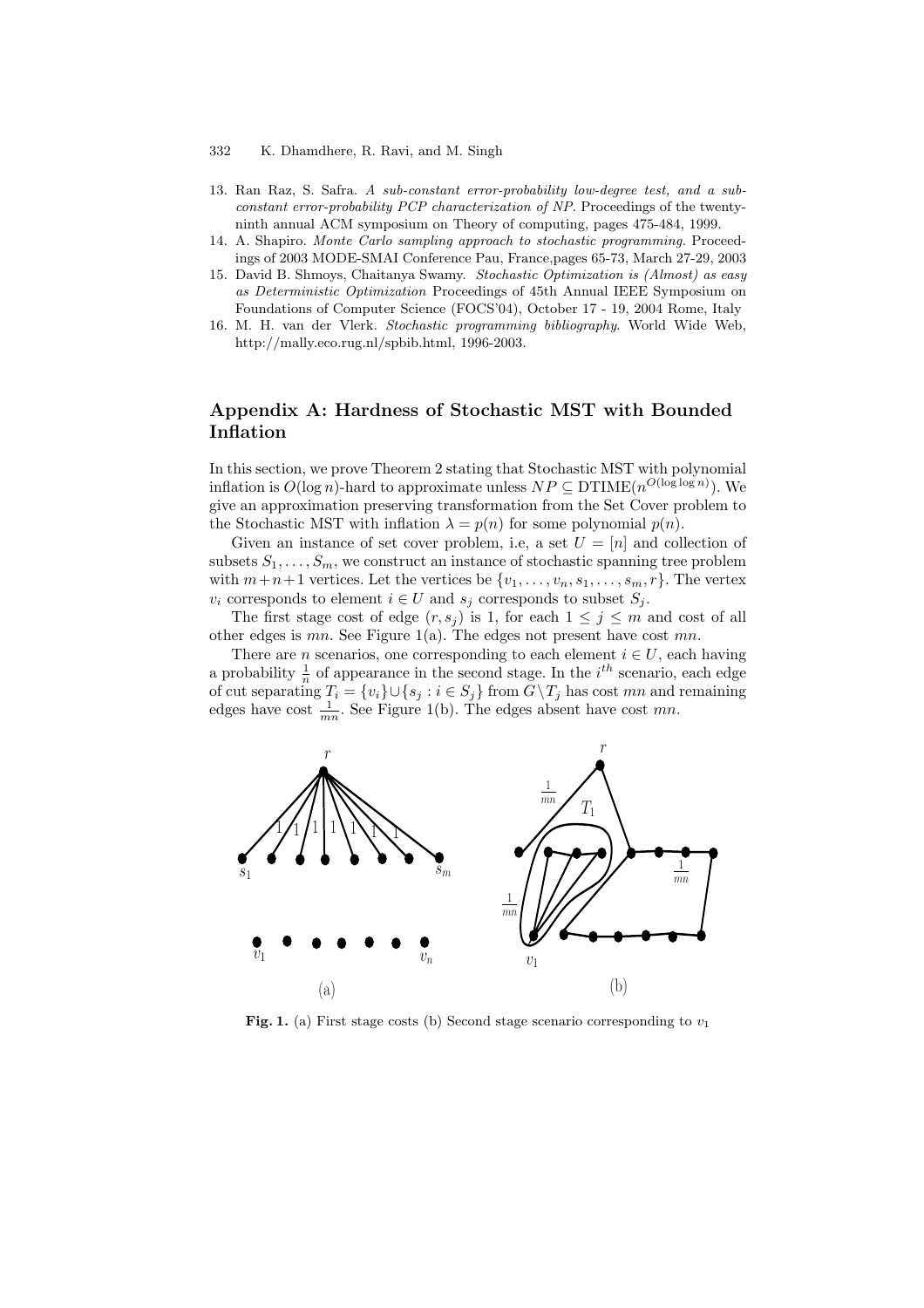It is clear that the inflation factor of any edge is bounded by  $m^2n^2$ . Given any set cover C of size k, choose edges  $(r, v_i)$  such that  $S_i \in C$  in the first stage. In the  $i^{th}$  scenario, this first stage solution can be extended to a spanning tree with edges of cost  $\frac{1}{mn}$ . Hence, there exists a feasible solution of stochastic spanning tree of total cost at most  $k + \frac{1}{n}$ . Given a feasible solution to the stochastic spanning tree of total cost  $c \leq m+1$ , we construct a feasible set cover of cost between  $c - \frac{1}{n}$  and c. Clearly, the solution contains no edge of cost mn. Let  $C = \{S_j : (r, s_j)$  is selected in the first stage. In the i<sup>th</sup> scenario, we cannot buy any edge of cost  $mn$ . Hence, the  $i^{th}$  element must have been covered by some set in C. Hence, the sets selected form a set cover. Also, the total cost paid in the second stage is at most  $\frac{1}{n}$ . Hence, the size of C is at least  $c - \frac{1}{n}$ . The cost of the set cover is exactly the first stage cost paid in the solution.

Hence, the hardness of the approximation result for the set cover [8, 13] imply that the stochastic spanning tree is at least  $O(\log n)$ -hard to approximate unless  $P = NP$ .

# **Appendix B: Proofs**

**Proof of Lemma 2.** If  $F_{j-1}^i$  is connected, then the claim is trivial. Given some forest  $F_{j-1}^i$ , shrink each component to a singleton vertex and call the constructed multi-graph H. Consider any vertex  $v$  in H. An edge  $e$  is not included in  $F_j^i$  with probability  $(1-x_e^0)(1-x_e^i)$ . Let  $\delta(v)$  denote the neighborhood of node v. Hence, the probability th[at](#page-4-0)  $v$  remains isolated is

$$
\prod_{e\in\delta(v)}(1-x^0_e)(1-x^i_e)\leq \exp(-\sum_{e\in\delta(v)}(x^0_e+x^i_e))
$$

Using the fact that  $\sum_{e \in \delta(v)} (x_e^0 + x_e^i) \geq 1$ , we get that the probability that v is isolated is at most  $\frac{1}{e}$ . Using linearity of expectation, the expected number of isolated vertices in  $H$  is  $|H|/e$ , and hence with probability at least  $\frac{1}{2}$ , the number of isolated vertices is less than  $2|H|/e$ . Hence, the number of connected components in  $F_j^i$  is at most

$$
\frac{2|H|}{e} + \frac{1}{2}(|H| - 2|H|/e) = (\frac{1}{2} + \frac{1}{e})|H| < 0.9|H|
$$

Using that  $|H| = C_{j-1}^i$ , we get the desired result.

**Proof of Lemma 6.** Let  $\mathbf{E}[c(F)]$  denote the expected cost of extending the forest F to a spanning tree. By Lemma 5, we get that  $\mathbf{E}[c(F)]$  is minimum when the  $k$  components of  $F$  are of equal sizes and it is maximum when all except one component are singletons. We calculate the expected costs of joining k components in ei[the](#page-8-0)r cases and get appropriate bounds as claimed.

Consider the case when F has one co[m](#page-7-0)ponent of size  $n - k + 1$  and rest  $k-1$  components are singleton vertices. Then, the expected cost of joining the components optimally is